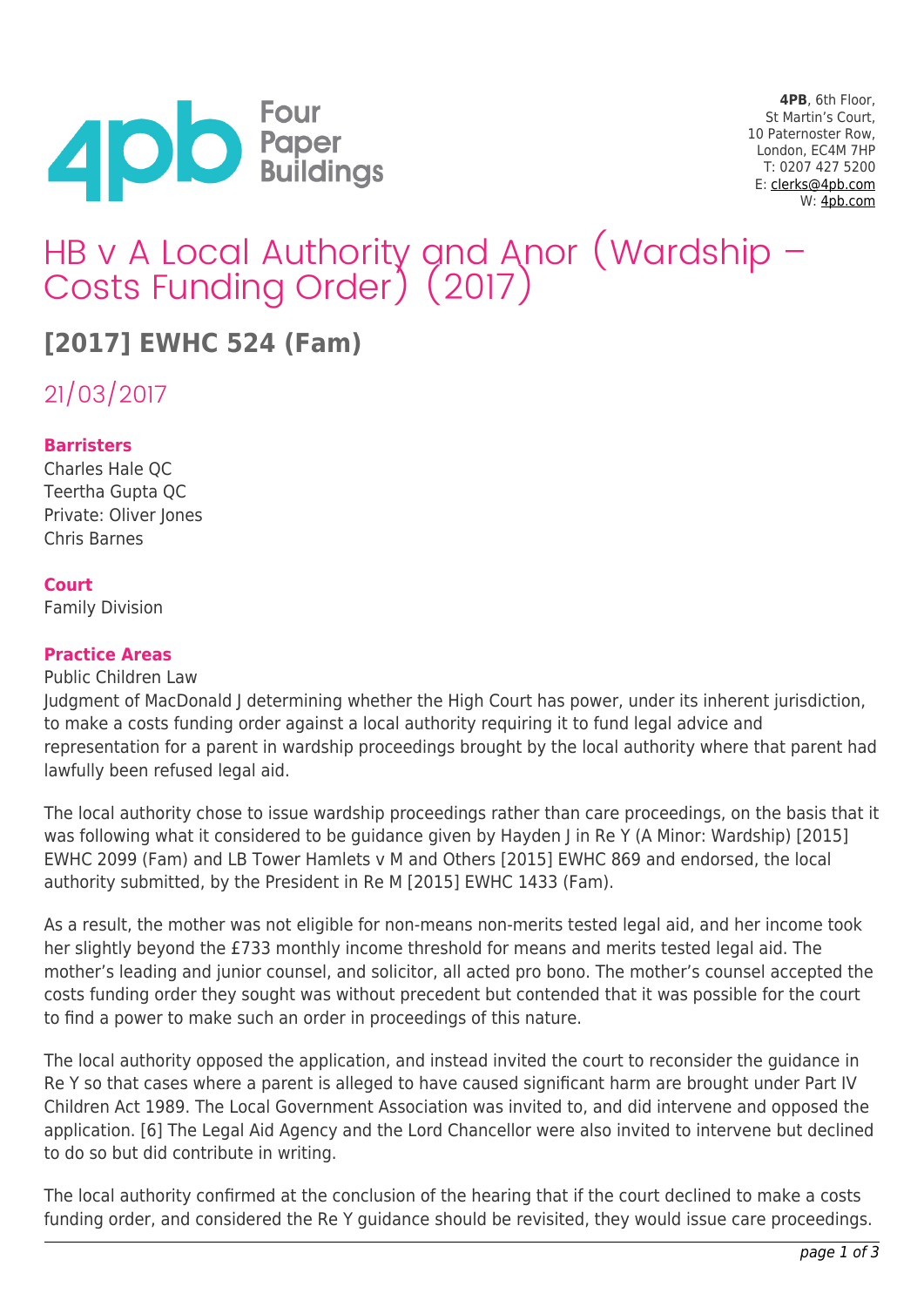HB is the mother of ML, aged 6, and BL aged 3. Their father is MB, and he had been in Syria since the end of 2013. There was some evidence the father had died. There was further evidence said to establish links between members of the extended maternal family and extremism and terrorism. The local authority sought a finding that the mother took the children to a town close to the Syrian border, that she was twice stopped leaving the UK with large sums of money, that she sought to provide funds to so-called Islamic State associates and that she sympathised with extremist views and places the children at risk of significant harm. There were also issues about what material ML may have been exposed to at home, and whether the mother supports so-called Islamic State.

The local authority applied for permission to invoke the inherent jurisdiction, then for orders making the children wards of court, preventing them leaving the jurisdiction and authorising the retention of the children and mother's passports.

Mr Justice MacDonald considered the arguments and considered the distinctions between Part IV CA 1989 and the inherent jurisdiction [§45-57]. He examined what the local authority had considered as guidance from Hayden J in Re Y and in LB Tower Hamlets v M and endorsed, the local authority submitted, by the President in Re M.

LB Tower Hamlets v M concerned two without notice applications for orders under the inherent jurisdiction to prevent older children from travelling to Syria. In explaining the use of wardship Hayden J said that the "status of a Ward of the High Court of England and Wales has achieved international recognition" made it particularly appropriate in such circumstances, and he was able to make orders to retrieve their passports [§9-11]. Macdonald J noted that Hayden J did not seek to lay down a general rule or purport to give general guidance that the inherent jurisdiction should be used in preference to care proceedings in all cases of alleged radicalization. Hayden J described how "the conventional safeguarding principles will still afford the best protection" [§58] referring to provisions under Part IV CA 1989.

In Re Y the local authority brought inherent jurisdiction proceedings in respect of a 16 year old boy who might seek to travel to Syria. Hayden J again considered it was the appropriate jurisdiction for those issues, but reiterated he did not seek to "set out a paradigm approach for applications of this kind. I am quite sure that there will be cases, particularly with younger children perhaps when they are of necessity separated from their family, where only care proceedings under the Children Act will be appropriate" [§28]. MacDonald J was satisfied the President in Re M did not endorse any general guidance.

Mr Justice MacDonald concluded that the mother's application for costs funding order against the local authority must be dismissed for the following reasons:

The inherent jurisdiction does not give the court the power to require a local authority to incur expenditure for a litigant who has been lawfully refused legal aid in accordance with the statutory legal aid scheme.

The costs funding orders pursuant to s.22 MCA 1973 or Schedule 1 Children Act 1989 are not equivalent, as they are orders against another party, rather than specifically a public authority funded from central and local taxation and subject to strict controls on expenditure.

Whilst "superficially attractive legally and has a greater moral attraction" [§96], the argument that the court can fund a parent under the inherent jurisdiction to protect the child's welfare by ensuring the arguments are put properly, cannot be sustained against established legal principles. The "court cannot simply make any order under the inherent jurisdiction that is required to ensure that justice is done" [Wicks v Wicks [1995] Fam 65]. See also London Borough of Redbridge v SA [2015] 3 WLR 1617 at [36].